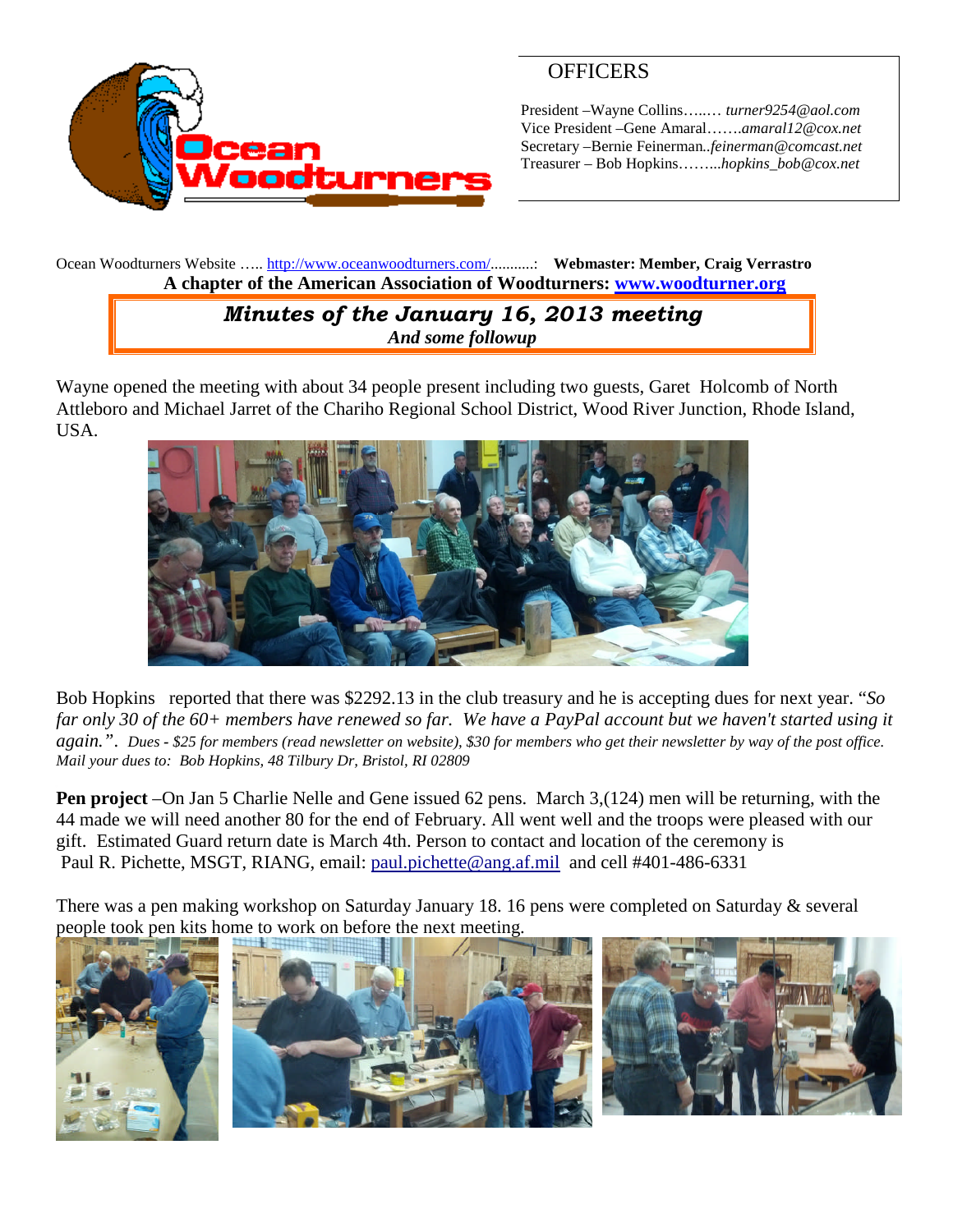**Ornaments for Anna** - Angelo Iafrate is making special Christmas ornaments. Check out http://www.aawforum.org/photopost/showphoto.php?photo=12834&title=ornaments-for-anna&cat=500 . Other club members have come up with other ways of raising \$\$.



Gene raffled off a box of tree pencils & raised \$55.00 for Angelo's granddaughter - the winner was Charlie Hockenson



*Mike Murray : Here is a Nova Mercury mini lathe, 7" swing over bed, overall length is about 21" , ¼ hp variable speed with spur chuck and live center I want to bring to the club meeting and offer for sale and donate the proceeds to Angelo. It is one I never use so I thought it could be put to better use than collecting dust in my cellar. I am hoping to bring in \$200.00. Maybe it should be offered over a 1 month period to get more interest. Let me know what you think.*

**AAW insurance** – Explanations of the 2 available policies were made available by the AAW. The club is investigating other insurance suppliers to see what might be a good fit for our needs.

**Belaying pin project** *–*The club was asked by Michael Jaret to help the Chariho Marine Technology school make belaying pins for Rhode Island's tall ship, the OLIVER HAZARD PERRY. The school has made some, and will continue to turn pins, but obviously need help both in technique advice and actually producing pins. The club agreed to advise Chariho and turn some pins. There is a plan to have students gather with club members on a Saturday (Feb 22) to turn pins! All the pins are needed by the end of March. The school has seasoned Locust for the blanks and a pin schematic.



*Drawing of the needed belaying pin for RI* Typically *I Typically how they are used* 

Chariho Regional School District, 455A Switch Road, Wood River Junction, Rhode Island, USA, [www.chariho.k12.ri.us](http://www.chariho.k12.ri.us/)

The finished belaying pins are to be 20  $\frac{1}{2}$  long which is longer than our mini's can hold so the club needs to buy 2 extensions which nominally list for \$200 but are probably available for much less if we can match our model with what is available on Internet. – people are checking model numbers. Current plan is to have Angelo supervise and instruct some of the kids on Saturday Feb 22 at Keeseh Studios using Keeseh Studio's two General lathes along with our two mini lathes outfitted with extensions.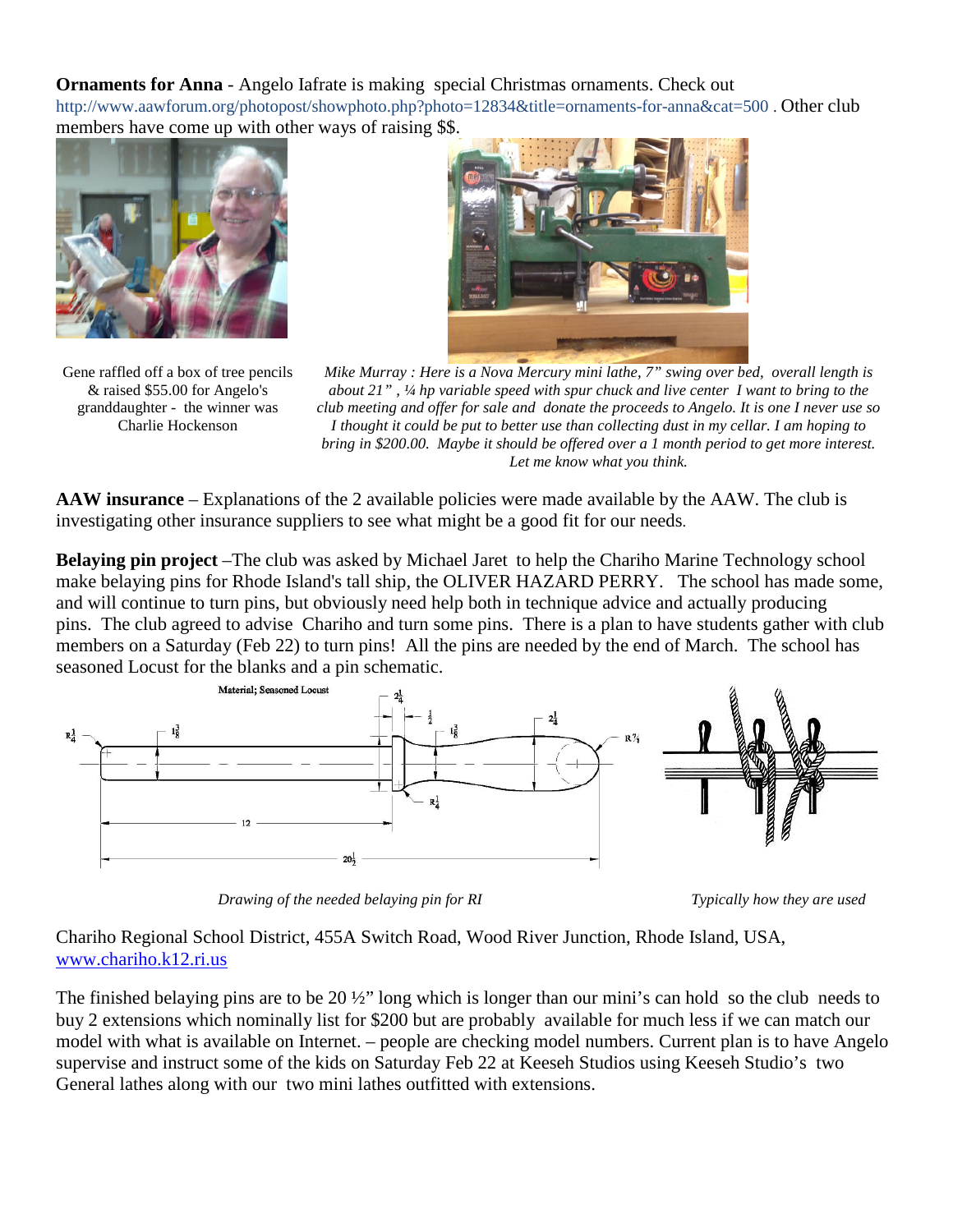**Club project –** – George Lough is investigating different mechanisms that we might use and is determining the dimensions that the carousel can be and comply with the AAW/UPS regulations. Horse/animal carving might utilize Ring turning for blocking out the animals. Bub Peck has said he is willing to help out the club project.

**People looking for woodturners** - Several people contacted Asher looking for woodturners to turn specific projects, Rich Lemieux tried contacting them :" *I'll see if I can find the names of the two people. One wanted 40 simple small spindles turned but did not return my contact information. The other was looking for an ongoing project that required 50 Pedestals of different sizes at a time. Low price was important!"*

**Rick Souza's material** – most, but not all of the turning and carving tools have been sold. The collection of planes will probably be listed on Ebay in a month, or so.

#### **No wood "swap" at this meeting.**



Pump: Gast, very good quality available from Craft Supplies (\$500.00) , Or - Harbour freight good quality, (less money) : 2.5 cfm pump #98076 (\$99.99) , 3.0 cfm pump #66466,60805 (\$154.99) Filter: 3/8" inline air filter H.F #68230 (\$9.99) Bleed valve: 3/8" ball valve H.F. #68255 (\$4.99) Vacuum Gauge: 0-30 hg McMaster/Carr #3935k11 (\$11.30) Misc. fittings and nipples : about \$20.00



Rotary adapter: Purchase: Hold fast \$58.95 or One way \$104.95 Or -build your own \$20.00

Barb fitting , a block of Corian, or other solid material, turned to fit in the back end of the lathe. Plus a couple of O-ring grooves added for sealing into lathe (sealed bearing - two works better than one but one will work). Bearing are rollerblade/ skateboard bearing. About \$15.00 a set of 8 on the

net.

Cup chuck can be purchased from any of the turning suppliers for \$50-100 dollars

Make your own PVC couplings, plug small end, then drill & tap to fit your lathe

Gasket can be rubber padding glued onto the end OR

Rubber Chuckie sells gaskets designed to fit the plumbing fitting

AAW Woodturner April 2013 – shows how to make your own silicon gaskets